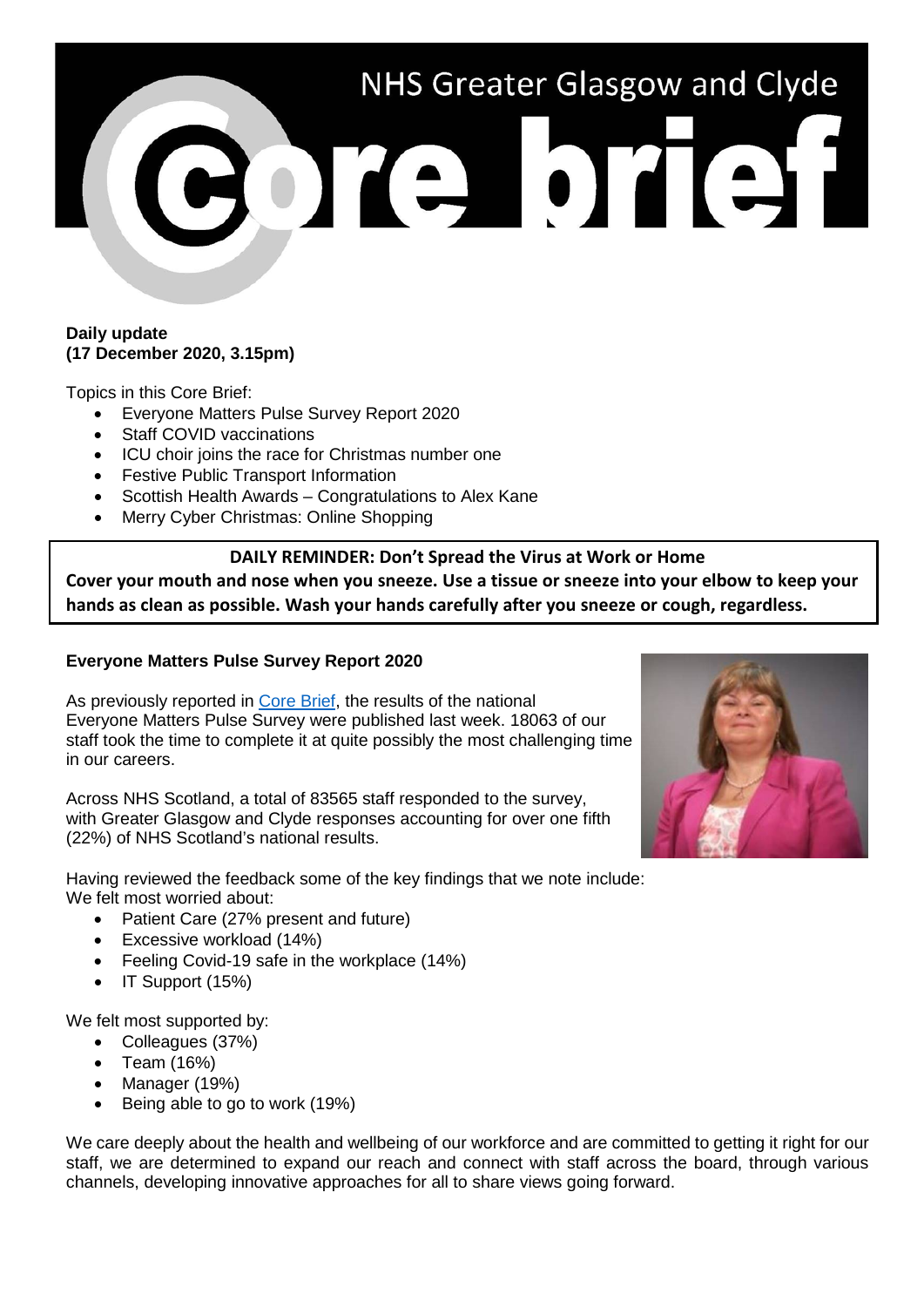Please **[click here](https://www.youtube.com/watch?v=WPZ57RdBv1E)** to view a video from Anne MacPherson, Director of Human Resources and Organisational Development, describing our commitments and approaches in 2021 to grow our community, build a Better Workplace and continue to provide outstanding healthcare.

We are incredibly proud of our professional and dedicated workforce, who have continued to play a vital role throughout this pandemic. Thank you for your feedback and your continued commitment to our patients, their loved ones and our colleagues.

## **Staff COVID vaccinations**

As reported yesterday, staff who are over 65, clinically extremely vulnerable or from a Black or Minority Ethnic background and are now eligible for a COVID vaccination, should have received a text and/or email advising of details about how to book an appointment. For line managers of eligible staff in these groups who have not received this notification, we ask you to please email [staff.covid19@ggc.scot.nhs.uk](mailto:staff.covid19@ggc.scot.nhs.uk) to notify the vaccination team who will be happy to help.

#### **ICU choir joins the race for Christmas number one**

Critical care staff from GRI and RAH are hoping go viral as part of a 100 strong, nationwide Zoom choir which is releasing a re-make of classic Police track 'Every Breath You Take'.

Known as the ICU Liberty Singers, the group is now in the race to secure the Christmas number one spot and raise funds to support NHS staff who may have been impacted by the COVID-19 pandemic.

The choir began life as an attempt to bring some fun and respite to critical care workers after an incredibly tough few months.

Critical care staff nurses, Kirstin McGettrick, Lyndsey Jarvie, and doctors

Cat Felderhof and Claire McCue from GRI, joined with staff nurse Alison Sharp from RAH's ICU team, got together to use the power of music to find joy during difficult times.

Kirstin said: "It is something so positive to come from something that was - and still is - so hard for so many. In ICU we often ask patients or families if they would like music played and it has the power to relax.

"The choir coming together is an example of how everyone has pulled together during the COVID pandemic."

Staff nurse, Lyndsey Jarvie, added: "Any time for families with a loved one in critical care is difficult, but especially at Christmas. Normally we would have had family visiting at all times throughout the day and sitting with loved ones at the Bells on Hogmanay. Obviously this year will be very different."

All of the staff involved will be working over the Christmas period, looking after COVID and non-COVID patients in our High Dependency and ICU units.

Staff can support their singing colleagues and help them to reach the 2020 Christmas number one by preordering the single:<https://orcd.co/lwnv105>

You can watch a video of the choir at:<https://www.youtube.com/watch?v=pm3z0qoDbo8>

The single is released on 18 December and will be available for download and streaming through the usual channels.

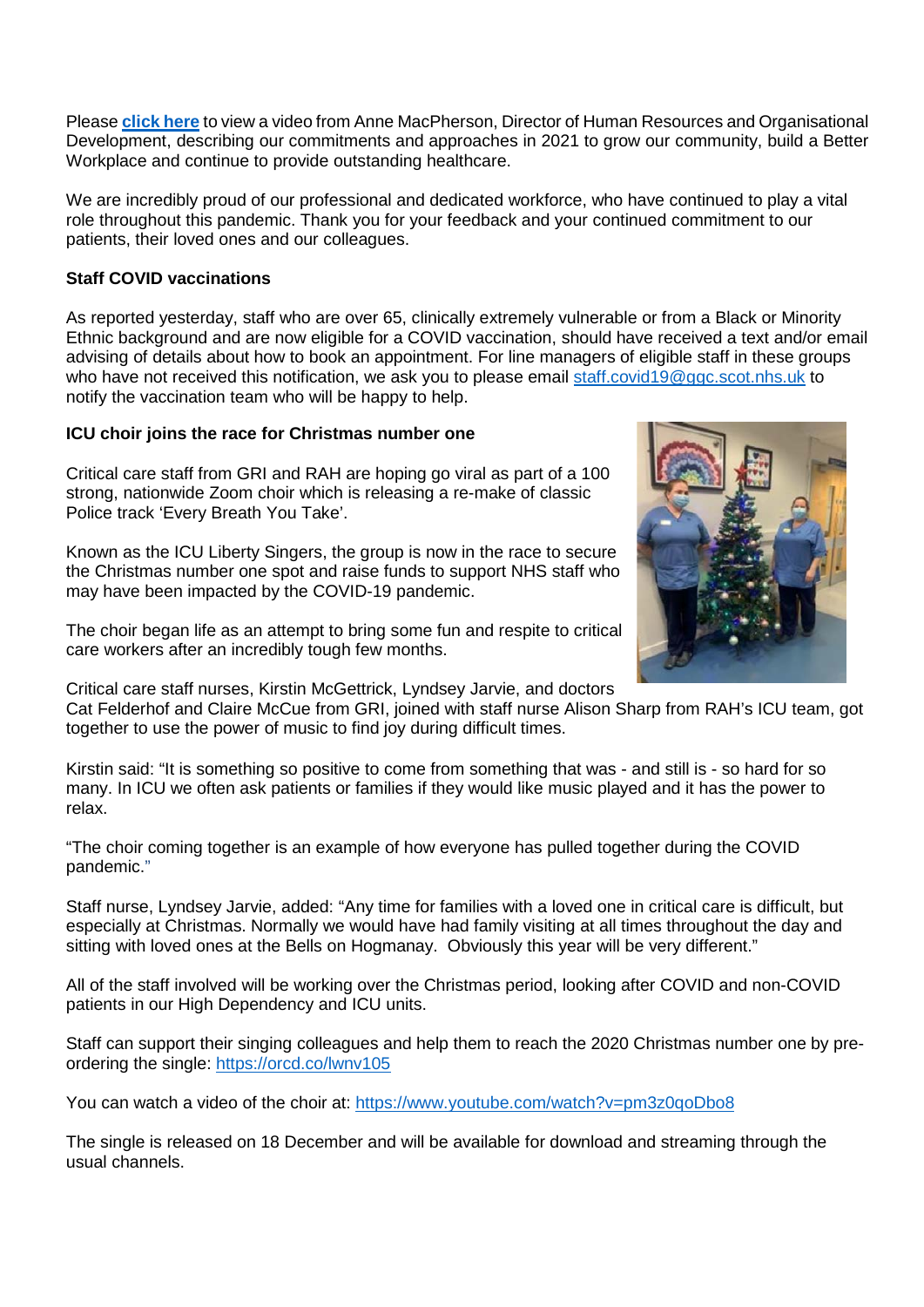## **Festive Public Transport Information**

Information on service levels for public transport services over the Festive period is now available on [Traveline Scotland](https://www.travelinescotland.com/christmas-and-new-year-public-transport) website.

## **Scottish Health Awards – Congratulations to Alex Kane**

Alex Kane, Highly Specialist Physiotherapist and Practice Development Physiotherapist based at the West Centre in Drumchapel won the Allied Health Professionals (AHP) Award at the Scottish Health Awards last week after being nominated by Alison Morrison, Professional Lead for Physiotherapy.

Alex has been with NHSGGC since 2018 and splits her time between working as a Clinical Physiotherapist Community Paediatrics in the North-West of the city and Practice Development Physiotherapist, service wide.



Alex won the award for leading a project to improve access to sleep systems for children with complex physical disabilities.

The children Alex works with need 24-postural management, and one of the most important aspects of this is sleep. When these children are asleep, the fact that they can't move can cause great discomfort and even harm.

Sleep systems help keep them in a safe and healthy position at night – and Alex worked to widen access to sleep systems for children and their families, and to ensure staff got the best training to help the young people they worked with.

Alex led the project from start to finish including undertaking an inventory of current equipment available across multiple sites and completed this in conjunction with a physiotherapy staff questionnaire to establish current sleep system knowledge and audit practice.

She worked in collaboration with four company representatives, to establish eight sleep system assessment kits which were created without any expenditure and arranged specific sleep system training to paediatric physiotherapists across specialist children's services.

And lastly, but equally importantly, Alex worked with the Equipu Stores Team to establish a robust system for storing, cleaning and transporting sleep system assessment kits timely across NHSGGC.

On receiving the award, Alex said: "I am very grateful to receive the award and it was very unexpected. There was a huge amount of collaborative working to achieve this project with joint working from Physiotherapists, company reps and Equipu stores to achieve the best outcome for our children and families. I am very pleased that this award has raised the profile of sleep systems and the work we all do in specialist children's services."

#### **Merry Cyber Christmas: Online Shopping**

Due to COVID restrictions many of us will be making more use of the internet, whether working from home or for internet shopping. As behaviours change so does crime. Criminals see opportunities in the use of internet shopping to attack us so we need to follow basic cyber hygiene measures to reduce the likelihood of our accounts and devices being compromised.

| <b>When shopping online:</b> | If an email looks suspicious or simply |
|------------------------------|----------------------------------------|
|                              | doesn't look right:                    |